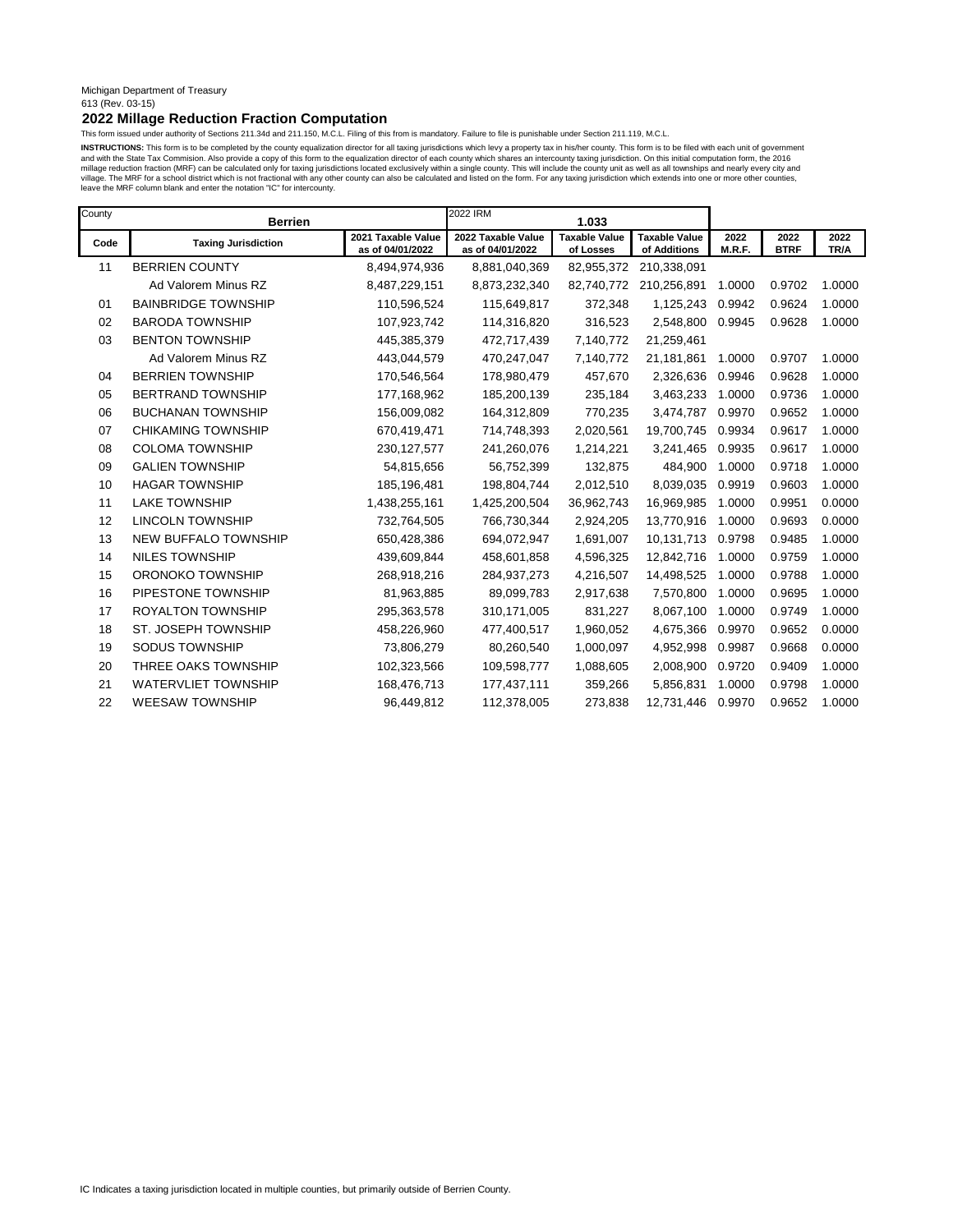# **2022 Millage Reduction Fraction Computation**

| County | <b>Berrien</b>                 |                                        | 2022 IRM                               | 1.033                             |                                      |                |                     |
|--------|--------------------------------|----------------------------------------|----------------------------------------|-----------------------------------|--------------------------------------|----------------|---------------------|
| Code   | <b>Taxing Jurisdiction</b>     | 2021 Taxable Value<br>as of 04/01/2022 | 2022 Taxable Value<br>as of 04/01/2022 | <b>Taxable Value</b><br>of Losses | <b>Taxable Value</b><br>of Additions | 2022<br>M.R.F. | 2022<br><b>BTRF</b> |
| 50     | <b>BENTON HARBOR CITY</b>      | 122,697,423                            | 133, 122, 222                          | 2,890,067                         | 9,543,916                            |                |                     |
|        | Ad Valorem Minus RZ            | 122,519,726                            | 132,944,522                            | 2,890,067                         | 9,543,916                            | 1.0000         | 0.9694              |
| 56     | <b>BRIDGMAN CITY</b>           | 116,758,636                            | 122,532,438                            | 1,154,966                         | 2,210,500                            | 0.9925         | 0.9608              |
| 58     | <b>BUCHANAN CITY</b>           | 96,201,742                             | 100,109,013                            | 1,514,853                         | 1,530,287                            | 0.9922         | 0.9605              |
| 60     | <b>COLOMA CITY</b>             | 35,699,293                             | 37,235,928                             | 210,724                           | 419,515                              | 0.9957         | 0.9639              |
| 62     | <b>NEW BUFFALO CITY</b>        | 257,774,510                            | 273,327,902                            | 137,800                           | 2,244,182                            | 0.9818         | 0.9504              |
| 70     | <b>NILES CITY</b>              | 222,526,056                            | 240,830,527                            | 1,675,598                         | 12,056,790                           | 0.9972         | 0.9654              |
| 76     | ST. JOSEPH CITY                | 512,845,065                            | 535,569,035                            | 1,569,776                         | 10,036,600                           |                |                     |
|        | Ad Valorem Minus RZ            | 507,617,777                            | 530,409,098                            | 1,355,176                         | 10,033,000                           | 1.0000         | 0.9729              |
| 78     | <b>WATERVLIET CITY</b>         | 30,042,140                             | 31,710,303                             | 307,179                           | 244,200                              | 0.9762         | 0.9450              |
| 30     | <b>BARODA VILLAGE</b>          | 21,312,791                             | 23,289,472                             | 40,143                            | 1,080,000                            | 0.9894         | 0.9578              |
| 32     | <b>BERRIEN SPRINGS VILLAGE</b> | 53,424,000                             | 59,520,551                             | 2,891,853                         | 7,608,825                            | 1.0000         | 0.9734              |
| 34     | EAU CLAIRE VILLAGE             | 11,738,568                             | 13,218,447                             | 530,542                           | 1,594,000                            | 0.9960         | 0.9642              |
| 37     | <b>GALIEN VILLAGE</b>          | 9,519,806                              | 9,982,215                              | 81,721                            | 108,100                              | 0.9874         | 0.9558              |
| 39     | <b>GRAND BEACH VILLAGE</b>     | 139,124,984                            | 145,866,441                            | 151,888                           | 85,400                               | 0.9848         | 0.9533              |
| 41     | <b>MICHIANA VILLAGE</b>        | 78,921,110                             | 83,072,905                             | 5,400                             | 70,400                               | 0.9821         | 0.9508              |
| 43     | <b>SHOREHAM VILLAGE</b>        | 65,095,532                             | 69,049,810                             | 61,400                            | 239.100                              | 0.9763         | 0.9451              |
| 45     | <b>STEVENSVILLE VILLAGE</b>    | 41,279,216                             | 43,075,339                             | 557,709                           | 1,283,700                            | 1.0000         | 0.9744              |
| 47     | THREE OAKS VILLAGE             | 43,172,670                             | 47,160,769                             | 836,988                           | 1,823,100                            | 0.9646         | 0.9338              |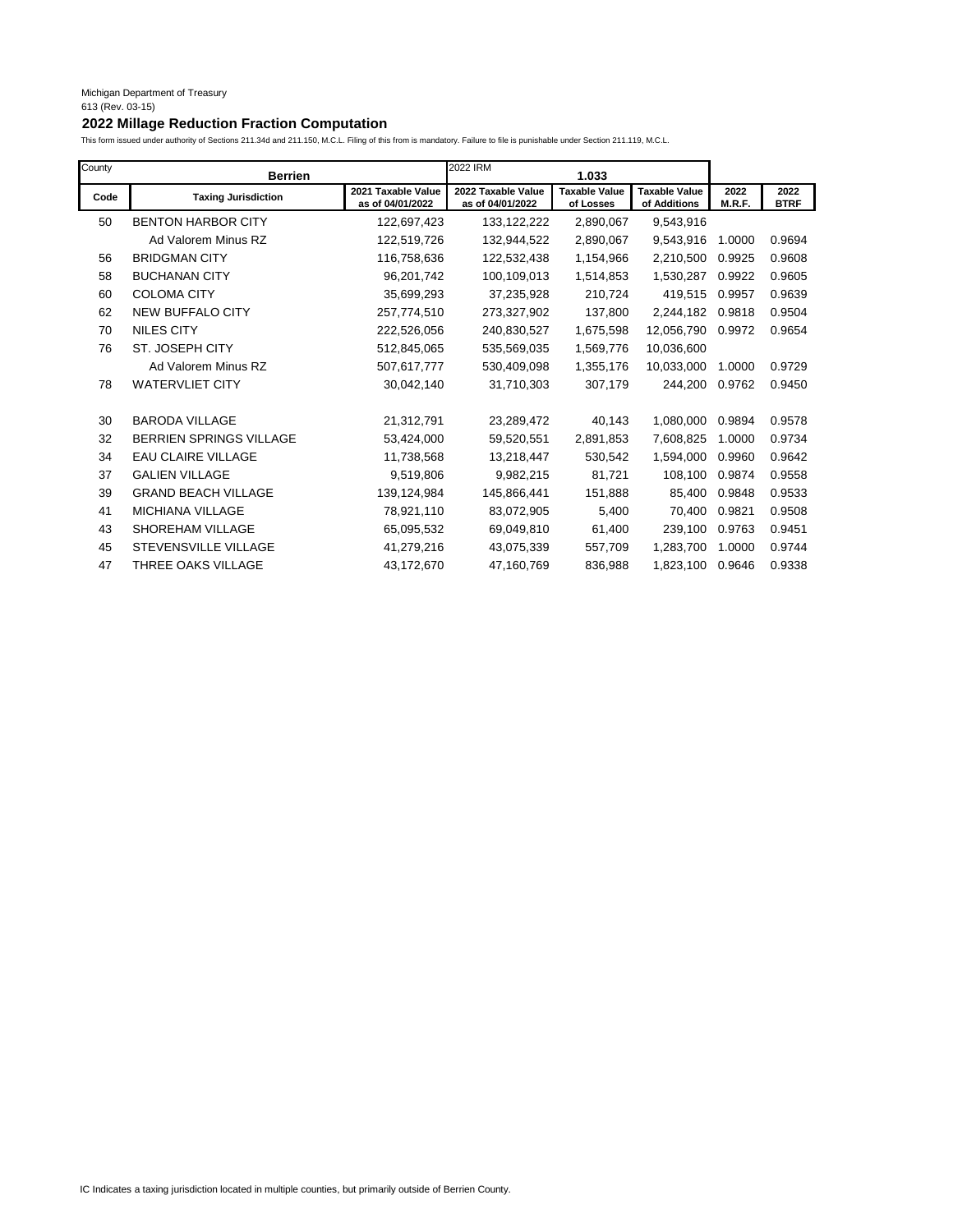# **2022 Millage Reduction Fraction Computation**

| County         | <b>Berrien</b>                     |                                        | 2022 IRM                               | 1.033                             |                                      |                |                     |
|----------------|------------------------------------|----------------------------------------|----------------------------------------|-----------------------------------|--------------------------------------|----------------|---------------------|
| Code           | <b>Taxing Jurisdiction</b>         | 2021 Taxable Value<br>as of 04/01/2022 | 2022 Taxable Value<br>as of 04/01/2022 | <b>Taxable Value</b><br>of Losses | <b>Taxable Value</b><br>of Additions | 2022<br>M.R.F. | 2022<br><b>BTRF</b> |
| Berrien County |                                    |                                        |                                        |                                   |                                      |                |                     |
|                | <b>11010 BENTON HARBOR SCHOOLS</b> | 765,357,568                            | 809,053,550                            | 11,542,682                        | 32,902,259                           | 1.0000         | 0.9712              |
|                | Ad Valorem Minus RZ                | 762,839,071                            | 806,405,458                            | 11,542,682                        | 32,824,659                           | 1.0000         | 0.9712              |
|                | Non-PRE/MBT                        | 371,073,922                            | 398,492,637                            | 2,494,929                         | 19,518,041                           | 1.0000         | 0.9726              |
|                | 11-01 BAINBRIDGE TOWNSHIP          | 28,305,882                             | 29,448,110                             | 72,527                            | 150,000                              |                |                     |
|                | Non-PRE/MBT                        | 4,877,125                              | 5,102,801                              | 6,800                             | 82,100                               |                |                     |
|                | 11-03 BENTON TOWNSHIP              | 436,178,252                            | 462,510,402                            | 7,078,072                         | 20,576,361                           |                |                     |
|                | Ad Valorem Minus RZ                | 433,837,452                            | 460,040,010                            | 7,078,072                         | 20,498,761                           |                |                     |
|                | Non-PRE/MBT                        | 237,590,844                            | 256,564,974                            | 1,806,430                         | 12,847,925                           |                |                     |
|                | 11-10 HAGAR TOWNSHIP               | 36,365,614                             | 37,290,510                             | 204,145                           | 602,600                              |                |                     |
|                | Non-PRE/MBT                        | 17,240,996                             | 17,546,776                             | 76,645                            | 480,800                              |                |                     |
|                | 11-16 PIPESTONE TOWNSHIP           | 257,548                                | 266,676                                | 0                                 | 800                                  |                |                     |
|                | Non-PRE/MBT                        | 2,100                                  | 2,300                                  | 0                                 | 300                                  |                |                     |
|                | 11-18 ST. JOSEPH TOWNSHIP          | 96,164,794                             | 99,722,297                             | 313,774                           | 1,186,417                            |                |                     |
|                | Non-PRE/MBT                        | 19,952,319                             | 20,421,857                             | 41,716                            | 471,600                              |                |                     |
|                | 11-19 SODUS TOWNSHIP               | 58,099,075                             | 63,271,706                             | 984,097                           | 4,151,265                            |                |                     |
|                | Non-PRE/MBT                        | 13,011,531                             | 13,879,059                             | 145,605                           | 561,500                              |                |                     |
|                | 11-50 CITY OF BENTON HARBOR        | 106,079,005                            | 112,235,680                            | 2,890,067                         | 6,234,816                            |                |                     |
|                | Ad Valorem Minus RZ                | 105,901,308                            | 112,057,980                            | 2,890,067                         | 6,234,816                            |                |                     |
|                | Non-PRE/MBT                        | 76,528,803                             | 82,771,120                             | 417,733                           | 5,073,816                            |                |                     |
|                | 11-76 CITY OF ST. JOSEPH           | 3,907,398                              | 4,308,169                              | 0                                 | 0                                    |                |                     |
|                | Non-PRE/MBT                        | 1,870,204                              | 2,203,750                              | 0                                 | $\mathbf 0$                          |                |                     |
|                | 11020 ST. JOSEPH SCHOOLS           | 1,133,412,619                          | 1,191,350,125                          | 3,983,631                         | 26,759,333                           | 1.0000         | 0.9698              |
|                | Ad Valorem Minus RZ                | 1,128,185,331                          | 1,186,190,188                          | 3,769,031                         | 26,755,733                           | 1.0000         | 0.9698              |
|                | Non-PRE/MBT                        | 347,758,825                            | 372,983,613                            | 418,158                           | 14,000,100                           | 0.9995         | 0.9676              |
|                | 11-12 LINCOLN TOWNSHIP             | 40,926,717                             | 45,027,928                             | 258,577                           | 2,585,484                            |                |                     |
|                | Non-PRE/MBT                        | 2,996,150                              | 3,403,792                              | 26,692                            | 278,300                              |                |                     |
|                | 11-17 ROYALTON TOWNSHIP            | 241,883,823                            | 255,151,018                            | 578,500                           | 7,465,700                            |                |                     |
|                | Non-PRE/MBT                        | 49,738,735                             | 56,353,095                             | 104,565                           | 6,103,300                            |                |                     |
|                | 11-18 ST. JOSEPH TOWNSHIP          | 325,045,994                            | 339,023,771                            | 1,576,778                         | 3,362,449                            |                |                     |
|                | Non-PRE/MBT                        | 70,856,821                             | 74,336,707                             | 164,714                           | 1,302,500                            |                |                     |
|                | 11-50 CITY OF BENTON HARBOR        | 16,618,418                             | 20,886,542                             | 0                                 | 3,309,100                            |                |                     |
|                | Non-PRE/MBT                        | 8,772,024                              | 12,248,967                             | 0                                 | 2,789,600                            |                |                     |
|                | 11-76 CITY OF ST. JOSEPH           | 508,937,667                            | 531,260,866                            | 1,569,776                         | 10,036,600                           |                |                     |
|                | Ad Valorem Minus RZ                | 503,710,379                            | 526,100,929                            | 1,355,176                         | 10,033,000                           |                |                     |
|                | Non-PRE/MBT                        | 215,395,095                            | 226,641,052                            | 122,187                           | 3,526,400                            |                |                     |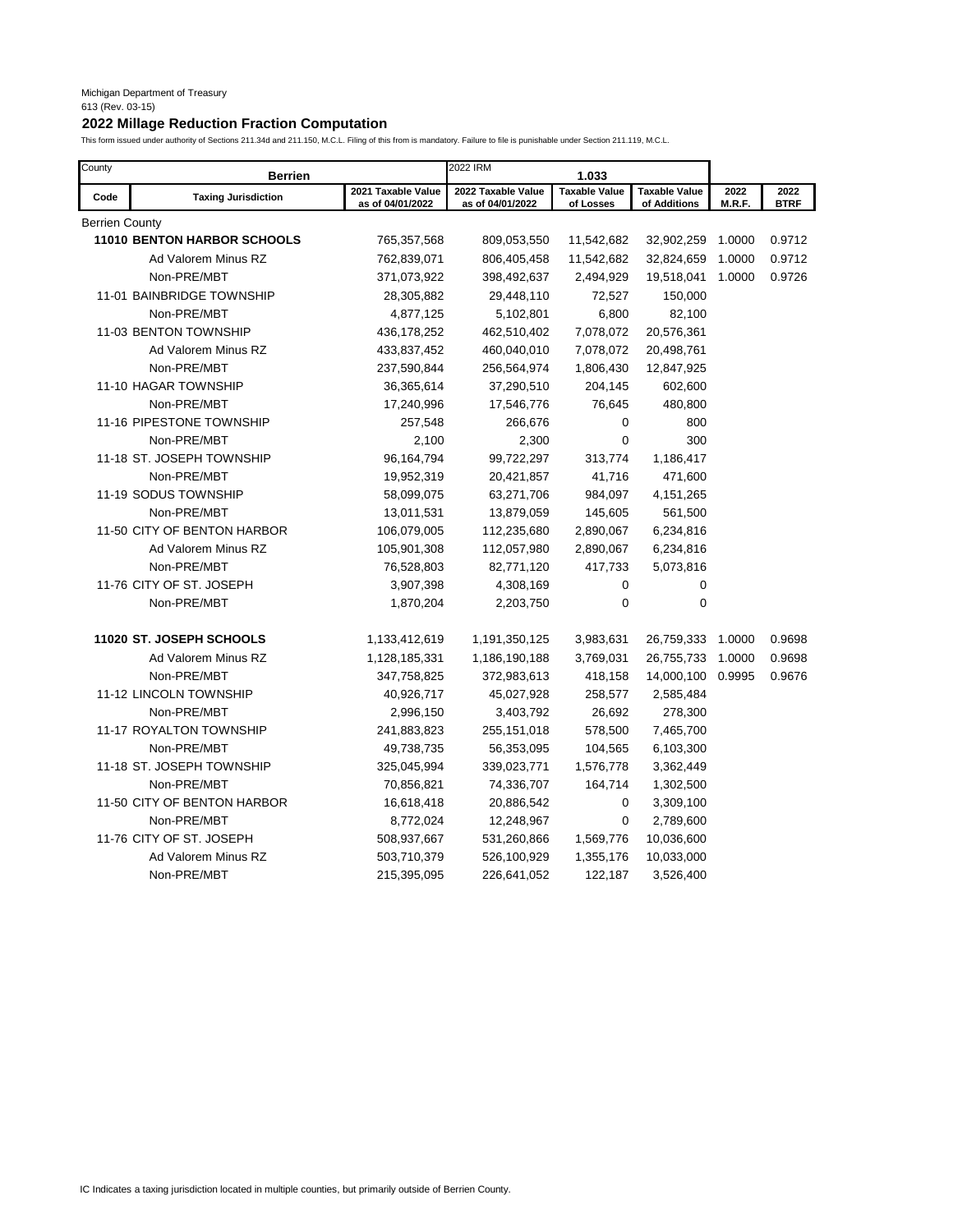# **2022 Millage Reduction Fraction Computation**

| County | <b>Berrien</b>                   |                                        | 2022 IRM                               | 1.033                             |                                      |                |                     |
|--------|----------------------------------|----------------------------------------|----------------------------------------|-----------------------------------|--------------------------------------|----------------|---------------------|
| Code   | <b>Taxing Jurisdiction</b>       | 2021 Taxable Value<br>as of 04/01/2022 | 2022 Taxable Value<br>as of 04/01/2022 | <b>Taxable Value</b><br>of Losses | <b>Taxable Value</b><br>of Additions | 2022<br>M.R.F. | 2022<br><b>BTRF</b> |
|        | <b>11030 LAKESHORE SCHOOLS</b>   | 863,113,740                            | 901,920,823                            | 3,147,807                         | 14,333,132                           | 1.0000         | 0.9689              |
|        | Non-PRE/MBT                      | 208,593,126                            | 219,304,484                            | 612,243                           | 6,608,100                            | 1.0000         | 0.9778              |
|        | 11-02 BARODA TOWNSHIP            | 91,402,384                             | 96,865,125                             | 285,092                           | 2,236,100                            |                |                     |
|        | Non-PRE/MBT                      | 20,044,270                             | 21,750,609                             | 32,243                            | 1,044,900                            |                |                     |
|        | 11-11 LAKE TOWNSHIP              | 7,231,529                              | 7,781,407                              | 1,200                             | 300,100                              |                |                     |
|        | Non-PRE/MBT                      | 887,407                                | 887,487                                | 1,200                             | 6,300                                |                |                     |
|        | 11-12 LINCOLN TOWNSHIP           | 690,069,120                            | 719,909,703                            | 2,643,328                         | 11,129,832                           |                |                     |
|        | Non-PRE/MBT                      | 171,916,377                            | 179,955,462                            | 548,600                           | 5,194,100                            |                |                     |
|        | 11-15 ORONOKO TOWNSHIP           | 718,112                                | 739,093                                | 0                                 | 700                                  |                |                     |
|        | Non-PRE/MBT                      | 48,528                                 | 47,417                                 | $\overline{0}$                    | 700                                  |                |                     |
|        | 11-17 ROYALTON TOWNSHIP          | 36,676,423                             | 37,971,046                             | 148,687                           | 539,900                              |                |                     |
|        | Non-PRE/MBT                      | 4,518,552                              | 4,851,665                              | 25,500                            | 318,800                              |                |                     |
|        | 11-18 ST. JOSEPH TOWNSHIP        | 37,016,172                             | 38,654,449                             | 69,500                            | 126,500                              |                |                     |
|        | Non-PRE/MBT                      | 11,177,992                             | 11,811,844                             | 4,700                             | 43,300                               |                |                     |
|        |                                  |                                        |                                        |                                   |                                      |                |                     |
| 11034  | RIVER VALLEY SCHOOLS             | 839,252,451                            | 905,036,806                            | 3,047,980                         | 33,206,141                           | 0.9908         | 0.9591              |
|        | Non-PRE/MBT                      | 471,688,775                            | 512,149,019                            | 1,285,655                         | 18,046,546                           | 0.9835         | 0.9520              |
|        | 11033 RIVER VALLEY (ORIGINAL)    | 779,944,805                            | 843,601,450                            | 2,885,261                         | 32,532,541                           |                |                     |
|        | Non-PRE/MBT                      | 456,242,930                            | 495,720,540                            | 1,219,501                         | 17,466,946                           |                |                     |
|        | 11-02 BARODA TOWNSHIP            | 11,238,283                             | 11,927,195                             | 30,186                            | 288,700                              |                |                     |
|        | Non-PRE/MBT                      | 3,129,483                              | 3,567,604                              | 29,999                            | 269,300                              |                |                     |
|        | 11-06 BUCHANAN TOWNSHIP          | 8,887,077                              | 9,370,438                              | 14,934                            | 142,700                              |                |                     |
|        | Non-PRE/MBT                      | 2,744,649                              | 2,837,015                              | 12,000                            | 25,500                               |                |                     |
|        | 11-07 CHIKAMING TOWNSHIP         | 560,169,419                            | 598,882,472                            | 1,381,952                         | 16,665,395                           |                |                     |
|        | Non-PRE/MBT                      | 381,509,412                            | 414,198,349                            | 367,911                           | 14,113,900                           |                |                     |
|        | 11-09 GALIEN TOWNSHIP            | 2,073,672                              | 2,107,915                              | 0                                 | 600                                  |                |                     |
|        | Non-PRE/MBT                      | 451,725                                | 455,856                                | 0                                 | 600                                  |                |                     |
|        | 11-11 LAKE TOWNSHIP              | 21,716,571                             | 23,065,419                             | 92,645                            | 492,900                              |                |                     |
|        | Non-PRE/MBT                      | 10,112,969                             | 10,700,393                             | 27,691                            | 359,100                              |                |                     |
|        | 11-13 NEW BUFFALO TOWNSHIP       | 1,378,937                              | 1,418,350                              | 11,100                            | 20,800                               |                |                     |
|        | Non-PRE/MBT                      | 556,133                                | 563,891                                | 0                                 | 0                                    |                |                     |
|        | 11-15 ORONOKO TOWNSHIP           | 1,767,019                              | 2,300,518                              | 25,545                            | 537,500                              |                |                     |
|        | Non-PRE/MBT                      | 639,104                                | 654,556                                | 0                                 | 28,000                               |                |                     |
|        | 11-20 THREE OAKS TOWNSHIP        | 102,323,566                            | 109,598,777                            | 1,088,605                         | 2,008,900                            |                |                     |
|        | Non-PRE/MBT                      | 36,787,057                             | 40,561,605                             | 741,900                           | 1,589,000                            |                |                     |
|        | 11-22 WEESAW TOWNSHIP            | 70,390,261                             | 84,930,366                             | 240,294                           | 12,375,046                           |                |                     |
|        | Non-PRE/MBT                      | 20,312,398                             | 22, 181, 271                           | 40,000                            | 1,081,546                            |                |                     |
|        | 11034 RIVER VALLEY (GALIEN DEBT) | 59,307,646                             | 61,435,356                             | 162,719                           | 673,600                              |                |                     |
|        | Non-PRE/MBT                      | 15,445,845                             | 16,428,479                             | 66,154                            | 579,600                              |                |                     |
|        | 11-09 GALIEN TOWNSHIP            | 45,638,160                             | 47,291,936                             | 129,175                           | 446,000                              |                |                     |
|        | Non-PRE/MBT                      | 12,614,780                             | 13,394,881                             | 49,254                            | 408,700                              |                |                     |
|        | 11-22 WEESAW TOWNSHIP            | 13,669,486                             | 14,143,420                             | 33,544                            | 227,600                              |                |                     |
|        | Non-PRE/MBT                      | 2,831,065                              | 3,033,598                              | 16,900                            | 170,900                              |                |                     |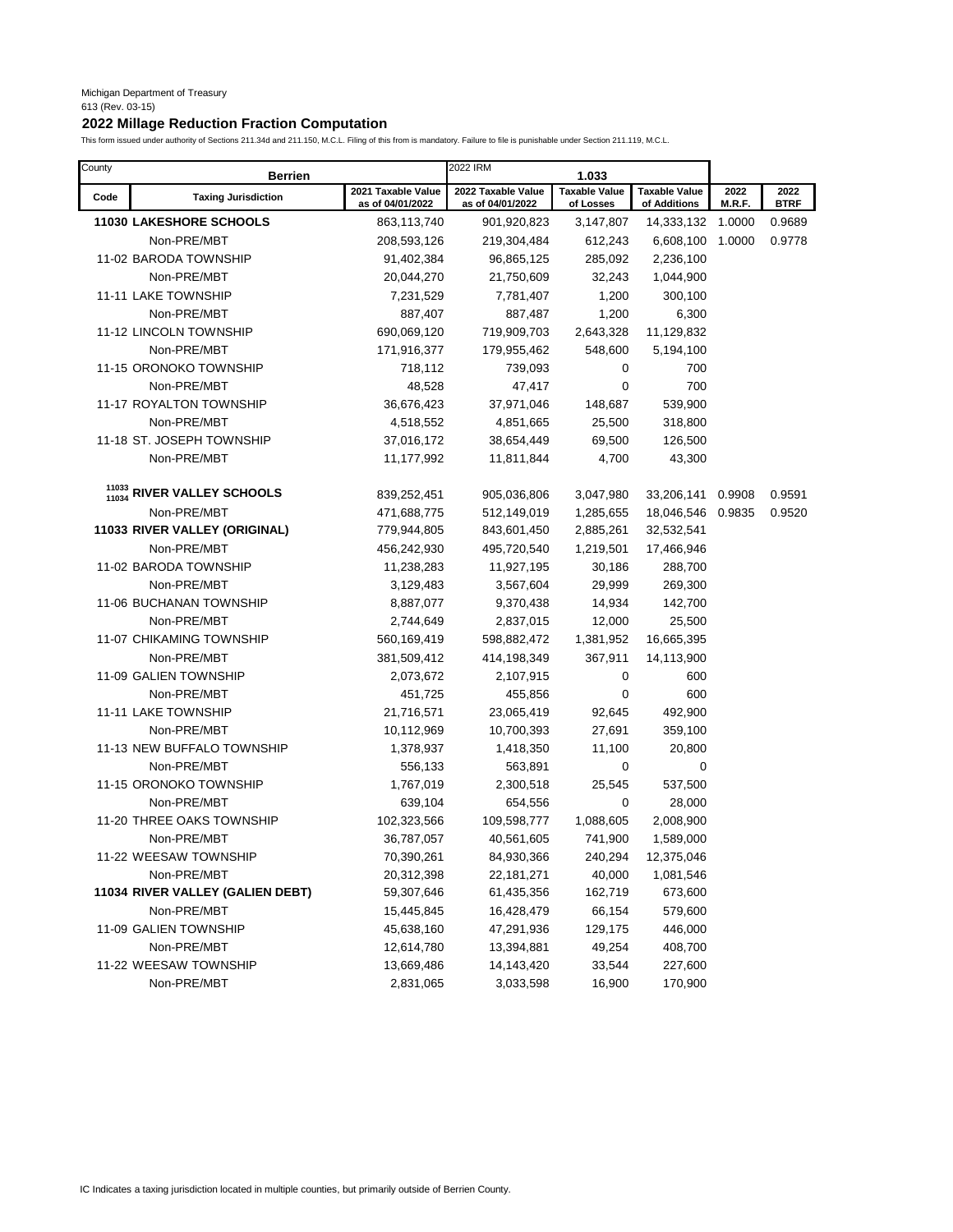# **2022 Millage Reduction Fraction Computation**

| County | <b>Berrien</b>                       |                                        | 2022 IRM                               | 1.033                             |                                      |                |                     |
|--------|--------------------------------------|----------------------------------------|----------------------------------------|-----------------------------------|--------------------------------------|----------------|---------------------|
| Code   | <b>Taxing Jurisdiction</b>           | 2021 Taxable Value<br>as of 04/01/2022 | 2022 Taxable Value<br>as of 04/01/2022 | <b>Taxable Value</b><br>of Losses | <b>Taxable Value</b><br>of Additions | 2022<br>M.R.F. | 2022<br><b>BTRF</b> |
|        | <b>11200 NEW BUFFALO SCHOOLS</b>     | 1,017,074,011                          | 1,081,848,420                          | 2,456,316                         | 15,390,445                           | 0.9828         | 0.9514              |
|        | Non-PRE/MBT                          | 718,388,398                            | 769,012,758                            | 1,119,244                         | 12,347,233                           | 0.9792         | 0.9479              |
|        | 11-07 CHIKAMING TOWNSHIP             | 110,250,052                            | 115,865,921                            | 638,609                           | 3,035,350                            |                |                     |
|        | Non-PRE/MBT                          | 88,266,247                             | 92,806,613                             | 537,648                           | 2,384,650                            |                |                     |
|        | 11-13 NEW BUFFALO TOWNSHIP           | 649,049,449                            | 692,654,597                            | 1,679,907                         | 10,110,913                           |                |                     |
|        | Non-PRE/MBT                          | 451,831,223                            | 486,096,198                            | 497,596                           | 8,495,101                            |                |                     |
|        | 11-62 CITY OF NEW BUFFALO            | 257,774,510                            | 273,327,902                            | 137,800                           | 2,244,182                            |                |                     |
|        | Non-PRE/MBT                          | 178,290,928                            | 190,109,947                            | 84,000                            | 1,467,482                            |                |                     |
|        | <b>11210 BRANDYWINE SCHOOLS</b>      | 328,537,265                            | 347,228,838                            | 3,776,269                         | 11,808,817                           | 1.0000         | 0.9682              |
|        | Non-PRE/MBT                          | 93,456,986                             | 100,514,675                            | 193,082                           | 4,388,400                            | 1.0000         | 0.9702              |
|        | 11-05 BERTRAND TOWNSHIP              | 36,673,147                             | 38,756,580                             | 4,900                             | 680,700                              |                |                     |
|        | Non-PRE/MBT                          | 4,729,242                              | 5,156,116                              | 4,900                             | 196,000                              |                |                     |
|        | 11-14 NILES TOWNSHIP                 | 187,262,716                            | 194,875,872                            | 3,581,117                         | 6,711,458                            |                |                     |
|        | Non-PRE/MBT                          | 64,746,738                             | 67,619,369                             | 144,426                           | 1,461,600                            |                |                     |
|        |                                      |                                        |                                        |                                   |                                      |                |                     |
|        | <b>11240 BERRIEN SPRINGS SCHOOLS</b> | 406,109,910                            | 427,652,125                            | 4,428,447                         | 15,160,461                           | 1.0000         | 0.9738              |
|        | Non-PRE/MBT                          | 114,999,400                            | 125,734,470                            | 2,772,485                         | 12,493,336                           | 1.0000         | 0.9910              |
|        | 11-04 BERRIEN TOWNSHIP               | 125,765,126                            | 131,939,221                            | 321,680                           | 1,426,136                            |                |                     |
|        | Non-PRE/MBT                          | 21,796,997                             | 23,740,339                             | 78,869                            | 903,236                              |                |                     |
|        | 11-15 ORONOKO TOWNSHIP               | 263,541,452                            | 278,663,963                            | 4,002,727                         | 13,672,825                           |                |                     |
|        | Non-PRE/MBT                          | 89,205,129                             | 97,935,736                             | 2,680,916                         | 11,528,600                           |                |                     |
|        | 11-17 ROYALTON TOWNSHIP              | 16,803,332                             | 17,048,941                             | 104,040                           | 61,500                               |                |                     |
|        | Non-PRE/MBT                          | 3,997,274                              | 4,058,395                              | 12,700                            | 61,500                               |                |                     |
|        | <b>11250 EAU CLAIRE SCHOOLS</b>      | 135,475,389                            | 146,284,805                            | 3,080,473                         | 9,347,300 0.9987                     |                | 0.9668              |
|        | Non-PRE/MBT                          | 32,410,957                             | 38,739,525                             | 2,671,397                         | 7,949,100                            | 0.9977         | 0.9659              |
|        | 11-01 BAINBRIDGE TOWNSHIP            | 4,500,509                              | 4,745,246                              | 10,597                            | 47,400                               |                |                     |
|        | Non-PRE/MBT                          | 2,485,284                              | 2,622,772                              | 10,597                            | 19,000                               |                |                     |
|        | 11-04 BERRIEN TOWNSHIP               | 29,960,442                             | 31,729,113                             | 107,038                           | 741,100                              |                |                     |
|        | Non-PRE/MBT                          | 5,382,108                              | 5,807,381                              | 41,600                            | 253,400                              |                |                     |
|        | 11-16 PIPESTONE TOWNSHIP             | 80,660,881                             | 87,777,793                             | 2,917,638                         | 7,568,200                            |                |                     |
|        | Non-PRE/MBT                          | 13,475,506                             | 17,872,611                             | 2,574,400                         | 6,710,900                            |                |                     |
|        | 11-19 SODUS TOWNSHIP                 | 8,679,385                              | 9,259,793                              | 12,600                            | 289,800                              |                |                     |
|        | Non-PRE/MBT                          | 1,992,833                              | 2,350,215                              | 12,200                            | 268,000                              |                |                     |
|        |                                      |                                        |                                        |                                   |                                      |                |                     |
|        | 11300 NILES SCHOOLS                  | 692,961,296                            | 742,040,565                            | 3,437,153                         | 32,195,311                           | 1.0000         | 0.9714              |
|        | Non-PRE/MBT                          | 241,186,931                            | 260,905,863                            | 654,629                           | 18,124,740                           | 1.0000         | 0.9907              |
|        | 11-04 BERRIEN TOWNSHIP               | 14,748,496                             | 15,237,253                             | 28,952                            | 159,400                              |                |                     |
|        | Non-PRE/MBT                          | 2,801,378                              | 2,931,305                              | 6,300                             | 119,900                              |                |                     |
|        | 11-05 BERTRAND TOWNSHIP              | 41,278,342                             | 42,145,600                             | 20,632                            | 269,600                              |                |                     |
|        | Non-PRE/MBT                          | 17,101,694                             | 16,894,862                             | 16,132                            | 37,300                               |                |                     |
|        | 11-14 NILES TOWNSHIP                 | 193,500,723                            | 201,523,285                            | 746,608                           | 3,922,358                            |                |                     |
|        | Non-PRE/MBT                          | 50,089,014                             | 52,268,777                             | 82,552                            | 1,858,000                            |                |                     |
|        | 11-70 CITY OF NILES                  | 208,179,784                            | 218,801,749                            | 1,675,598                         | 4,367,290                            |                |                     |
|        | Non-PRE/MBT                          | 87,384,373                             | 90,265,474                             | 153,983                           | 1,124,600                            |                |                     |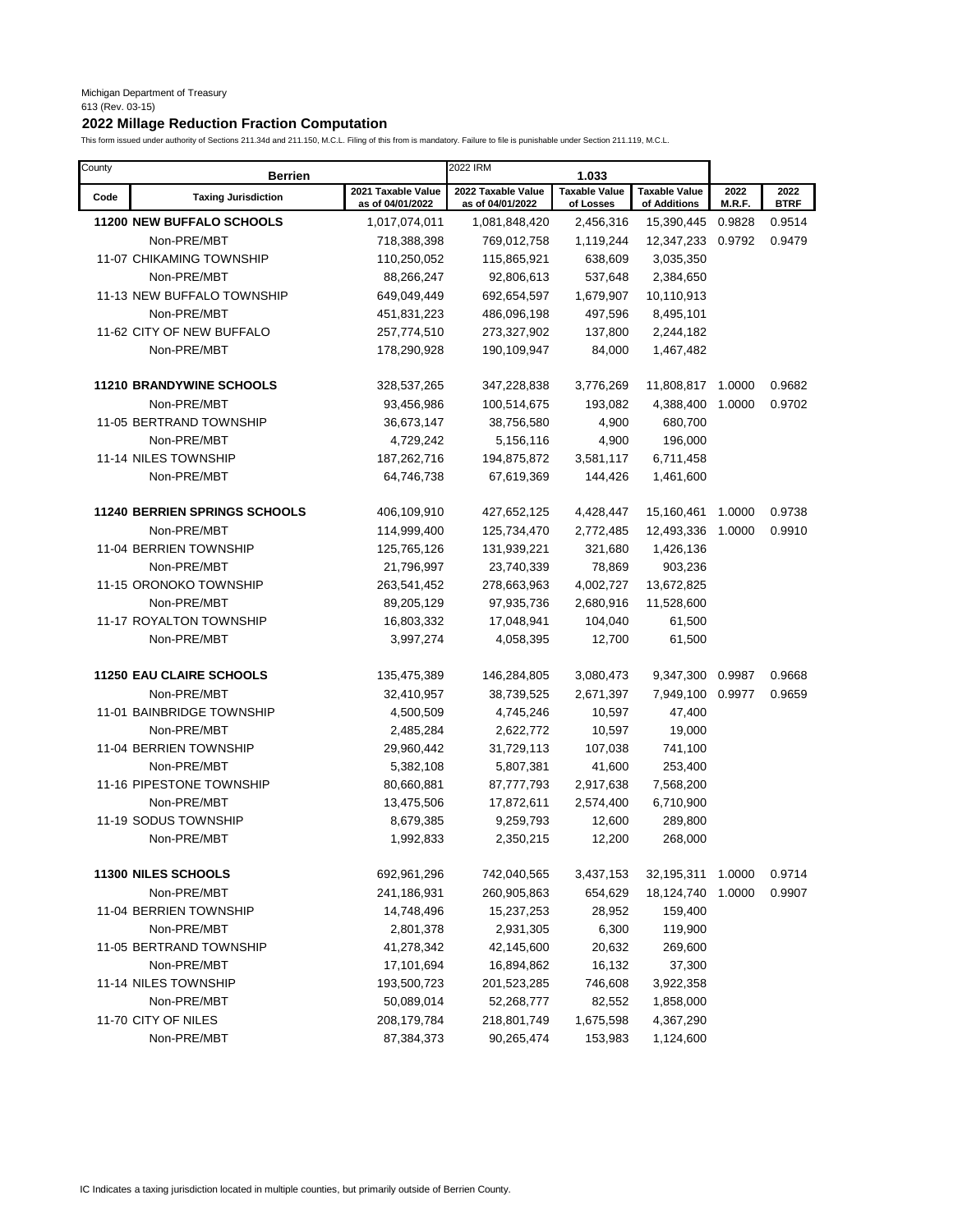# **2022 Millage Reduction Fraction Computation**

| County | <b>Berrien</b>                  |                                        | 2022 IRM                        | 1.033                  |                                      |                |                     |
|--------|---------------------------------|----------------------------------------|---------------------------------|------------------------|--------------------------------------|----------------|---------------------|
| Code   | <b>Taxing Jurisdiction</b>      | 2021 Taxable Value<br>as of 04/01/2022 | 2022 Taxable Value              | <b>Taxable Value</b>   | <b>Taxable Value</b><br>of Additions | 2022<br>M.R.F. | 2022<br><b>BTRF</b> |
|        | 11310 BUCHANAN SCHOOLS          | 423,773,147                            | as of 04/01/2022<br>445,442,510 | of Losses<br>2,940,341 | 10,038,807                           | 0.9984         | 0.9665              |
|        | Non-PRE/MBT                     | 132,999,049                            | 142,328,725                     | 458,279                | 5,709,876                            | 1.0000         | 0.9701              |
|        | 11310 BUCHANAN (ORIGINAL)       | 362,607,567                            | 381,358,420                     | 2,846,389              | 9,433,007                            |                |                     |
|        | Non-PRE/MBT                     | 112,923,306                            | 121,036,316                     | 394,061                | 5,246,576                            |                |                     |
|        | 11-05 BERTRAND TOWNSHIP         | 60,138,704                             | 63,549,098                      | 119,400                | 2,074,233                            |                |                     |
|        | Non-PRE/MBT                     | 22,581,358                             | 23,052,096                      | 4,300                  | 316,133                              |                |                     |
|        | 11-06 BUCHANAN TOWNSHIP         | 144,529,083                            | 152,263,909                     | 755,301                | 3,332,087                            |                |                     |
|        | Non-PRE/MBT                     |                                        |                                 |                        |                                      |                |                     |
|        | 11-14 NILES TOWNSHIP            | 41,749,820                             | 45,141,549                      | 89,021                 | 2,011,500                            |                |                     |
|        |                                 | 58,846,405                             | 62,202,701                      | 268,600                | 2,208,900                            |                |                     |
|        | Non-PRE/MBT                     | 7,488,473                              | 9,240,775                       | 195,900                | 1,721,500                            |                |                     |
|        | 11-15 ORONOKO TOWNSHIP          | 2,891,633                              | 3,233,699                       | 188,235                | 287,500                              |                |                     |
|        | Non-PRE/MBT                     | 1,096,456                              | 1,368,244                       | 35,940                 | 287,500                              |                |                     |
|        | 11-58 CITY OF BUCHANAN          | 96,201,742                             | 100,109,013                     | 1,514,853              | 1,530,287                            |                |                     |
|        | Non-PRE/MBT                     | 40,007,199                             | 42,233,652                      | 68,900                 | 909,943                              |                |                     |
|        | 11311 BUCHANAN (GALIEN DEBT)    | 61,165,580                             | 64,084,090                      | 93,952                 | 605,800                              |                |                     |
|        | Non-PRE/MBT                     | 20,075,743                             | 21,292,409                      | 64,218                 | 463,300                              |                |                     |
|        | 11-05 BERTRAND TOWNSHIP         | 39,078,769                             | 40,748,861                      | 90,252                 | 438,700                              |                |                     |
|        | Non-PRE/MBT                     | 11,361,506                             | 11,988,971                      | 60,518                 | 317,000                              |                |                     |
|        | 11-06 BUCHANAN TOWNSHIP         | 2,592,922                              | 2,678,462                       | 0                      | 0                                    |                |                     |
|        | Non-PRE/MBT                     | 608,523                                | 628,593                         | $\mathbf 0$            | 0                                    |                |                     |
|        | 11-09 GALIEN TOWNSHIP           | 7,103,824                              | 7,352,548                       | 3,700                  | 38,300                               |                |                     |
|        | Non-PRE/MBT                     | 1,458,734                              | 1,362,135                       | 3,700                  | 17,500                               |                |                     |
|        | 11-22 WEESAW TOWNSHIP           | 12,390,065                             | 13,304,219                      | 0                      | 128,800                              |                |                     |
|        | Non-PRE/MBT                     | 6,646,980                              | 7,312,710                       | $\mathbf 0$            | 128,800                              |                |                     |
|        | <b>11320 WATERVLIET SCHOOLS</b> | 259,295,449                            | 272,931,766                     | 921,185                | 6,845,274                            | 1.0000         | 0.9710              |
|        | Non-PRE/MBT                     | 109,127,428                            | 116,311,030                     | 272,913                | 4,369,531                            | 1.0000         | 0.9724              |
|        | 11-01 BAINBRIDGE TOWNSHIP       | 55,366,711                             | 58,118,746                      | 250,040                | 735,843                              |                |                     |
|        | Non-PRE/MBT                     | 7,224,316                              | 7,609,399                       | 37,292                 | 155,000                              |                |                     |
|        | 11-08 COLOMA TOWNSHIP           | 2,056,971                              | 2,176,247                       | 4,600                  | 18,900                               |                |                     |
|        | Non-PRE/MBT                     | 872,599                                | 919,820                         | 100                    | 300                                  |                |                     |
|        | 11-21 WATERVLIET TOWNSHIP       | 167,867,447                            | 176,787,444                     | 359,266                | 5,822,131                            |                |                     |
|        | Non-PRE/MBT                     | 90,733,888                             | 96,729,949                      | 158,660                | 4,117,431                            |                |                     |
|        | 11-78 CITY OF WATERVLIET        | 30,042,140                             | 31,710,303                      | 307,179                | 244,200                              |                |                     |
|        | Non-PRE/MBT                     | 9,795,485                              | 10,533,531                      | 76,761                 | 95,400                               |                |                     |
|        | <b>11330 COLOMA SCHOOLS</b>     | 424,080,246                            | 450,565,791                     | 3,180,688              | 11,413,967                           | 0.9901         | 0.9584              |
|        |                                 | 190,838,220                            |                                 |                        | 8,798,291                            |                |                     |
|        | Non-PRE/MBT                     |                                        | 206,644,331                     | 1,243,602              |                                      | 0.9899         | 0.9583              |
|        | 11-01 BAINBRIDGE TOWNSHIP       | 19,480,361                             | 20,297,333                      | 39,184                 | 191,600                              |                |                     |
|        | Non-PRE/MBT                     | 1,736,714                              | 1,885,737                       | 5,765                  | 67,900                               |                |                     |
|        | 11-03 BENTON TOWNSHIP           | 9,207,127                              | 10,207,037                      | 62,700                 | 683,100                              |                |                     |
|        | Non-PRE/MBT                     | 2,196,510                              | 2,858,494                       | 62,700                 | 683,100                              |                |                     |
|        | 11-08 COLOMA TOWNSHIP           | 227,250,280                            | 238,238,965                     | 1,209,621              | 3,222,565                            |                |                     |
|        | Non-PRE/MBT                     | 106,268,324                            | 112,046,496                     | 326,462                | 2,410,200                            |                |                     |
|        | 11-10 HAGAR TOWNSHIP            | 131,957,258                            | 143,960,753                     | 1,658,459              | 6,888,787                            |                |                     |
|        | Non-PRE/MBT                     | 67,076,863                             | 75,613,281                      | 834,575                | 5,502,891                            |                |                     |
|        | 11-21 WATERVLIET TOWNSHIP       | 235,707                                | 243,335                         | 0                      | 0                                    |                |                     |
|        | Non-PRE/MBT                     | 11,955                                 | 12,200                          | 0                      | 0                                    |                |                     |
|        | 11-60 CITY OF COLOMA            | 35,699,293                             | 37,235,928                      | 210,724                | 419,515                              |                |                     |
|        | Non-PRE/MBT                     | 13,369,138                             | 13,953,172                      | 14,100                 | 134,200                              |                |                     |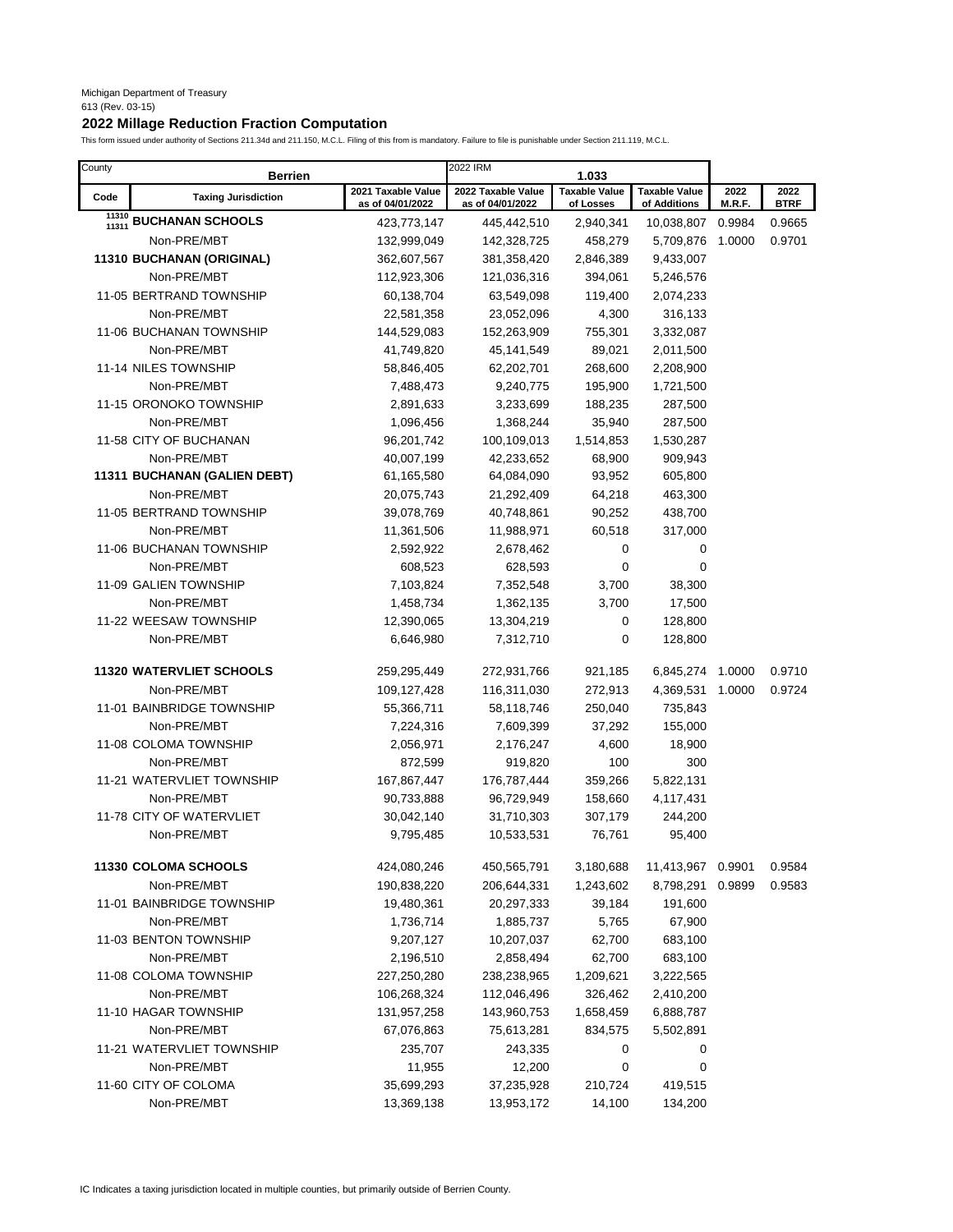# **2022 Millage Reduction Fraction Computation**

| County             | <b>Berrien</b>                 |                                        | 2022 IRM                               | 1.033                             |                                      |                |                     |
|--------------------|--------------------------------|----------------------------------------|----------------------------------------|-----------------------------------|--------------------------------------|----------------|---------------------|
| Code               | <b>Taxing Jurisdiction</b>     | 2021 Taxable Value<br>as of 04/01/2022 | 2022 Taxable Value<br>as of 04/01/2022 | <b>Taxable Value</b><br>of Losses | <b>Taxable Value</b><br>of Additions | 2022<br>M.R.F. | 2022<br><b>BTRF</b> |
|                    | <b>11340 BRIDGMAN SCHOOLS</b>  | 1,533,117,440                          | 1,524,203,329                          | 38,047,409                        | 18,467,085                           | 1.0000         | 0.9929              |
|                    | Non-PRE/MBT                    | 1,300,022,732                          | 1,295,164,042                          | 13,952,080                        | 4,470,982                            | 1.0000         | 0.9964              |
|                    | 11-02 BARODA TOWNSHIP          | 5,283,075                              | 5,524,500                              | 1,245                             | 24,000                               |                |                     |
|                    | Non-PRE/MBT                    | 399,059                                | 453,497                                | 700                               | 7,100                                |                |                     |
|                    | 11-11 LAKE TOWNSHIP            | 1,409,307,061                          | 1,394,353,678                          | 36,868,898                        | 16,176,985                           |                |                     |
|                    | Non-PRE/MBT                    | 1,247,049,251                          | 1,238,791,680                          | 13,859,513                        | 3,010,882                            |                |                     |
|                    | 11-12 LINCOLN TOWNSHIP         | 1,768,668                              | 1,792,713                              | 22,300                            | 55,600                               |                |                     |
|                    | Non-PRE/MBT                    | 1,172,216                              | 1,178,361                              | $\mathbf 0$                       | $\mathbf 0$                          |                |                     |
|                    | 11-56 CITY OF BRIDGMAN         | 116,758,636                            | 122,532,438                            | 1,154,966                         | 2,210,500                            |                |                     |
|                    | Non-PRE/MBT                    | 51,402,206                             | 54,740,504                             | 91,867                            | 1,453,000                            |                |                     |
|                    | <b>11670 RIVERSIDE SCHOOLS</b> | 16,873,609                             | 17,553,481                             | 149,906                           | 547,648                              | 1.0000         | 0.9834              |
|                    | Non-PRE/MBT                    | 5,766,012                              | 5,758,875                              | 87,683                            | 307,500                              | 1.0000         | 1.0416              |
|                    | 11-10 HAGAR TOWNSHIP           | 16,873,609                             | 17,553,481                             | 149,906                           | 547,648                              |                |                     |
|                    | Non-PRE/MBT                    | 5,766,012                              | 5,758,875                              | 87,683                            | 307,500                              |                |                     |
|                    | <b>11830 RIVER SCHOOLS</b>     | 7,027,819                              | 7,729,041                              | 3,400                             | 511,933                              | 1.0000         | 0.9733              |
|                    | Non-PRE/MBT                    | 1,384,632                              | 1,424,305                              | 3,100                             | 38,400                               | 1.0000         | 0.9968              |
|                    | 11-19 SODUS TOWNSHIP           | 7,027,819                              | 7,729,041                              | 3,400                             | 511,933                              |                |                     |
|                    | Non-PRE/MBT                    | 1,384,632                              | 1,424,305                              | 3,100                             | 38,400                               |                |                     |
| <b>Cass County</b> |                                |                                        |                                        |                                   |                                      |                |                     |
|                    | <b>14020 DOWAGIAC SCHOOLS</b>  | 4,061,017                              | 4,170,588                              | $\mathbf 0$                       | 2,200                                | I.C.           | I.C.                |
|                    | Non-PRE/MBT                    | 388,591                                | 403,083                                | 0                                 | 2,200                                | I.C.           | I.C.                |
|                    | 11-01 BAINBRIDGE TOWNSHIP      | 2,943,061                              | 3,040,382                              | 0                                 | 400                                  |                |                     |
|                    | Non-PRE/MBT                    | 224,959                                | 232,594                                | 0                                 | 400                                  |                |                     |
|                    | 11-04 BERRIEN TOWNSHIP         | 72,500                                 | 74,892                                 | 0                                 | $\mathbf 0$                          |                |                     |
|                    | Non-PRE/MBT                    | 72,500                                 | 74,892                                 | 0                                 | 0                                    |                |                     |
|                    | 11-16 PIPESTONE TOWNSHIP       | 1,045,456                              | 1,055,314                              | 0                                 | 1,800                                |                |                     |
|                    | Non-PRE/MBT                    | 91,132                                 | 95,597                                 | 0                                 | 1,800                                |                |                     |
|                    | Van Buren County               |                                        |                                        |                                   |                                      |                |                     |
|                    | 80040 COVERT SCHOOLS           | 1,193,885                              | 1,251,196                              | 0                                 | 34,700                               | I.C.           | I.C.                |
|                    | Non-PRE/MBT                    | 467,464                                | 504,590                                | 0                                 | 31,600                               | I.C.           | I.C.                |
|                    | 11-08 COLOMA TOWNSHIP          | 820,326                                | 844,864                                | 0                                 | $\mathbf 0$                          |                |                     |
|                    | Non-PRE/MBT                    | 297,671                                | 304,967                                | 0                                 | 0                                    |                |                     |
|                    | 11-21 WATERVLIET TOWNSHIP      | 373,559                                | 406,332                                | 0                                 | 34,700                               |                |                     |
|                    | Non-PRE/MBT                    | 169,793                                | 199,623                                | 0                                 | 31,600                               |                |                     |